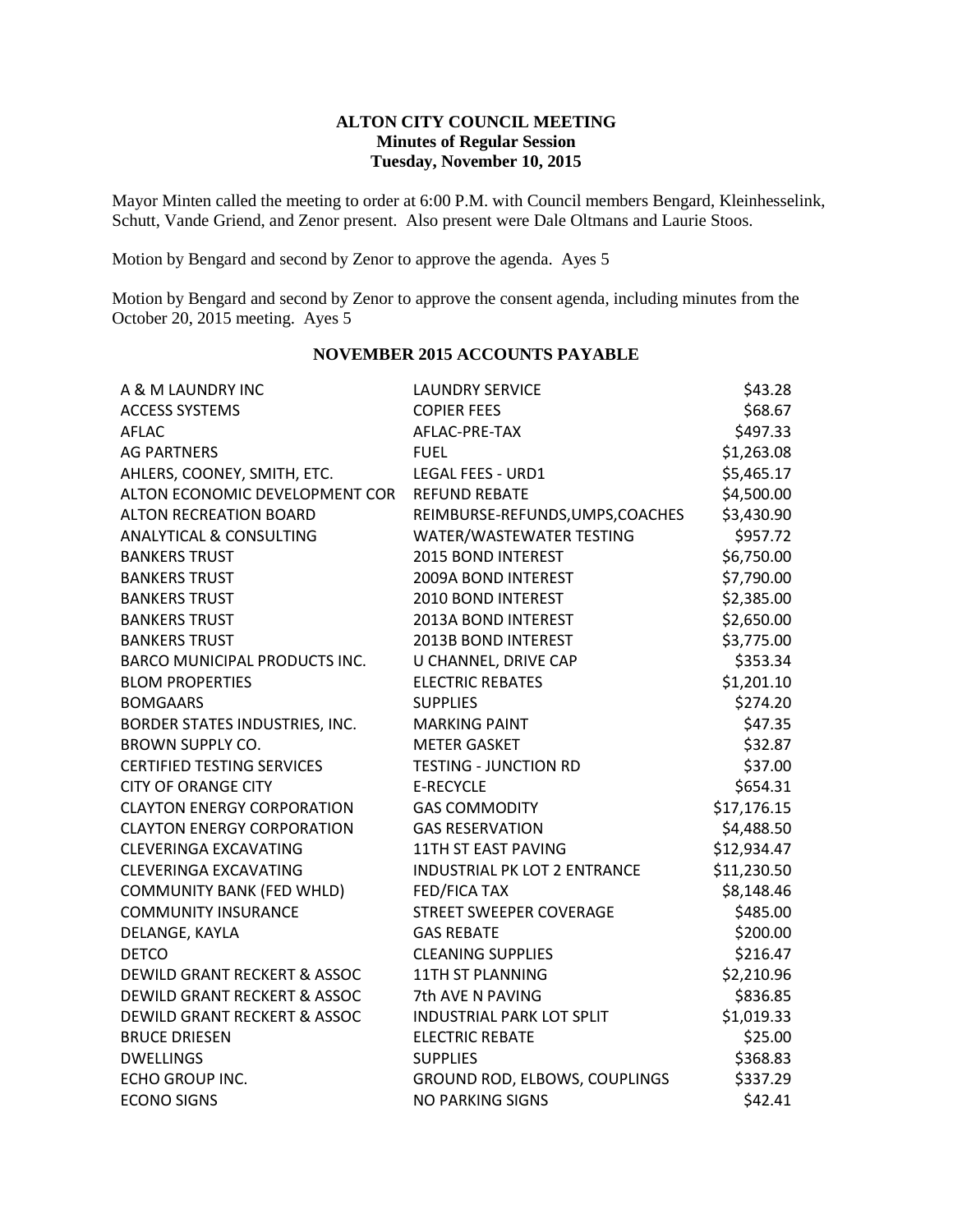| ELECTRONIC ENGINEERING CO.       | <b>PAGERS</b>                 | \$3,276.72  |
|----------------------------------|-------------------------------|-------------|
| <b>FAREWAY STORES INC</b>        | <b>SUPPLIES</b>               | \$20.97     |
| FASTENAL                         | <b>SUPPLIES</b>               | \$15.39     |
| <b>FELD FIRE</b>                 | <b>GAUGE</b>                  | \$363.00    |
| <b>FOREMAN TIRE SERVICE</b>      | MAINTENANCE, TIRE DISPOSAL    | \$131.88    |
| <b>GCC ALLIANCE CONCRETE INC</b> | <b>REPAIRS</b>                | \$237.75    |
| <b>GROEBNER</b>                  | <b>TOOLS</b>                  | \$889.42    |
| H & D UNDERGROUND INC            | <b>DIRECTIONAL BORING</b>     | \$2,574.30  |
| <b>HENTGES PLUMBING</b>          | <b>SUPPLIES</b>               | \$17.25     |
| <b>HERCULES INDUSTRIES</b>       | <b>LOCKS</b>                  | \$1,697.09  |
| <b>HOLIDAY INN</b>               | <b>IMFOA CONFERENCE</b>       | \$380.80    |
| HUBERS PLUMBING, HEATING         | <b>GAS REBATE</b>             | \$575.00    |
| <b>IOWA FINANCE AUTHORITY</b>    | <b>SRF LOAN INTEREST</b>      | \$516.25    |
| <b>IOWA ONE CALL</b>             | <b>LOCATES</b>                | \$33.30     |
| <b>IOWA STATE TREASURER</b>      | <b>STATE TAX</b>              | \$1,415.00  |
| <b>IOWA UTILITIES BOARD</b>      | <b>ELECTRIC ASSESSMENT</b>    | \$1,353.81  |
| <b>IPERS COLLECTIONS</b>         | <b>IPERS</b>                  | \$4,956.46  |
| ITRON, INC.                      | SOFTWARE MAINTENANCE          | \$360.00    |
| <b>GREG JANSEN</b>               | <b>GAS REBATE</b>             | \$325.00    |
| <b>JELLEMA CONSTRUCTION</b>      | <b>JUNCTION ST PAVING</b>     | \$735.34    |
| <b>KLAY LAW TRUST ACCOUNT</b>    | PURCHASE 805 PARK ST          | \$25,217.00 |
| <b>KORVER LAWN CARE</b>          | <b>LAWN CARE</b>              | \$135.00    |
| KRIZ-DAVIS CO.                   | <b>WIRE</b>                   | \$271.73    |
| MARV'S OUTDOOR POWER EQUIP       | <b>SUPPLIES</b>               | \$22.85     |
| MIDAMERICAN ENERGY               | <b>LIGHTS</b>                 | \$149.44    |
| MISSOURI RIVER ENERGY SERVICES   | <b>ELECTRIC</b>               | \$45,563.95 |
| <b>MUNICIPAL UTILITY - BILLS</b> | <b>UTILITIES</b>              | \$918.00    |
| NEAL CHASE LUMBER CO             | <b>CONCRETE, PAVERS</b>       | \$1,028.53  |
| NO STREAKING INC.                | WINDOW CLEANING               | \$83.00     |
| NOTEBOOM ELECTRIC                | <b>CONNECTORS</b>             | \$9.12      |
| ORANGE CITY MUNICIPAL UTILITIES  | <b>BULK WATER</b>             | \$4,946.43  |
| ORANGE CITY HEALTH SYSTEM        | <b>TESTS</b>                  | \$57.00     |
| <b>ORANGE CITY SANITATION</b>    | <b>GARBAGE HAULING</b>        | \$6,266.50  |
| PARAGON COMPANY                  | <b>ASPHALT RR CROSSINGS</b>   | \$6,300.00  |
| PARROTT, MATT & SONS             | <b>CHECKS</b>                 | \$374.20    |
| <b>PAYROLL</b>                   | PAYROLL CHECKS ON 10/29/2015  | \$25,677.60 |
| PERKINS OFFICE SOLUTIONS         | <b>OFFICE SUPPLIES</b>        | \$35.98     |
| PETTY CASH                       | REIMBURSE-START UP CASH       | \$50.00     |
| PIZZA RANCH                      | <b>MEETING EXPENSES</b>       | \$139.91    |
| PLUIM PUBLISHING CO., INC.       | <b>FIRE AD</b>                | \$61.50     |
| <b>RANDY ROCKWELL</b>            | <b>ELECTRIC REBATE</b>        | \$50.00     |
| PAUL SCHUMACHER                  | <b>ELECTRIC REBATES</b>       | \$35.00     |
| <b>SIOUX COUNTY RECORDER</b>     | <b>LEGAL FEES</b>             | \$184.00    |
| SIOUXLAND PRESS                  | <b>PUBLICATIONS</b>           | \$291.86    |
| SKARSHAUG TESTING LAB.           | <b>GLOVE CLEAN &amp; TEST</b> | \$46.04     |
| <b>JOANNE SORENSEN</b>           | <b>ELECTRIC REBATE</b>        | \$50.00     |
| <b>SPIREWORKS CREATIVE</b>       | <b>WEBSITE MANAGEMENT</b>     | \$200.00    |
| <b>LAURIE STOOS</b>              | TRAVEL REIMBURSEMENT          | \$288.08    |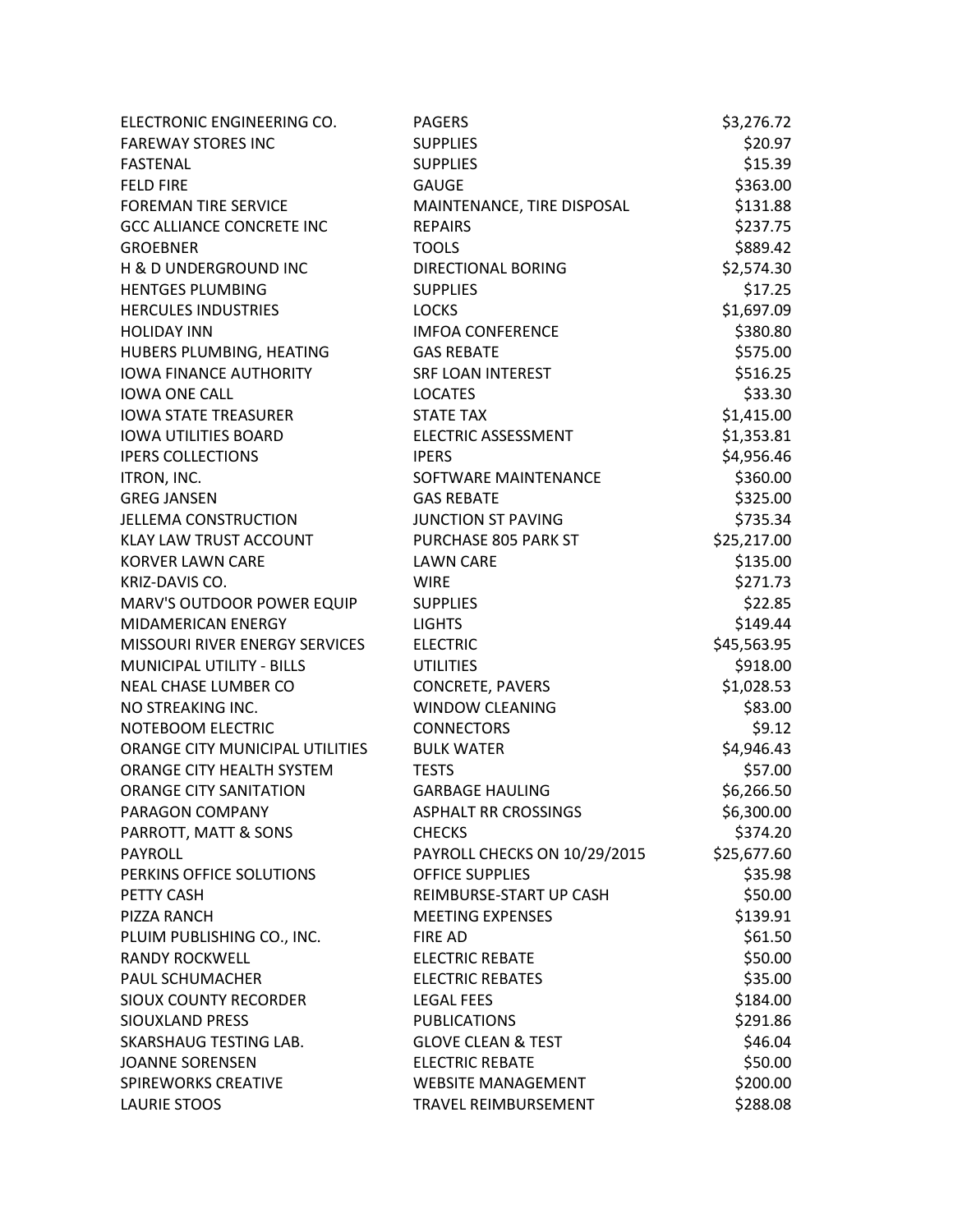| T & L TOOLS                     | <b>TOOLS</b>                     | \$169.95     |
|---------------------------------|----------------------------------|--------------|
| TREASURER - STATE OF IOWA       | <b>SALES TAX</b>                 | \$2,799.00   |
| TRITECH EMERGENCY SYSTEMS INC.  | <b>RESCUE BILLING</b>            | \$137.50     |
| UNITY POINT CLINIC              | <b>DRUG TESTS</b>                | \$74.00      |
| U S CELLULAR                    | <b>CELL PHONES</b>               | \$354.27     |
| <b>U.S. POSTMASTER</b>          | <b>POSTAGE</b>                   | \$500.00     |
| UTILITY EQUIPMENT CO.           | COUPLINGS, CURB BOX, SUPPLIES    | \$1,896.53   |
| VAN MAANEN'S RADIO SHACK        | <b>COMPUTER SERVICE</b>          | \$478.75     |
| <b>VISA</b>                     | TRAVEL & TRAINING, POSTAGE, FEES | \$341.07     |
| <b>WELLMARK</b>                 | <b>GROUP INSURANCE</b>           | \$7,189.12   |
| <b>WESCO DISTRIBUTION, INC.</b> | <b>WIRE</b>                      | \$2,393.83   |
| <b>WEST IOWA TELEPHONE</b>      | TELEPHONE, INTERNET, FAX         | \$567.09     |
|                                 | TOTAL ACCOUNTS PAYABLE CHECKS    | \$257,125.10 |

**STREET VACATION:** The Mayor opened the public hearing proposing the vacation and disposal of 2<sup>nd</sup> Avenue Lying North of 12<sup>th</sup> Street and Railroad Street (Minnesota Street) Lying South and East of 3<sup>rd</sup> Avenue and North and West of  $2<sup>nd</sup>$  Avenue at 6:08 PM. It was the recommendation of the Planning  $\&$ Zoning Board to vacate and dispose of  $2<sup>nd</sup>$  Avenue Lying North of  $12<sup>th</sup>$  Street and Railroad Street (Minnesota Street) Lying South and East of 3rd Avenue and North and West of 2nd Avenue. No other written or oral comments were received. The public hearing was closed at 6:11 P.M.

Ordinance 725 was introduced by Council Member Kleinhesselink

# **AN ORDINANCE VACATING AND DISPOSING OF 2ND AVENUE LYING NORTH OF 12TH STREET AND RAILROAD STREET (MINNESOTA STREET) LYING SOUTH AND EAST OF 3 RD AVENUE AND NORTH AND WEST OF 2ND AVENUE IN THE CITY OF ALTON, IOWA.**

Motion by Council Member Bengard that the reading just had to be the first and the Council dispense with the statutory provision that this Ordinance be fully and distinctly read on three different days as provided by section 380.3 of the Code of Iowa. Motion was duly seconded by Council Member Vande Griend.

On roll call vote: Ayes: Bengard, Kleinhesselink, Schutt, Vande Griend, Zenor Nays: None

And the Mayor declares the motion duly carried.

Motion by Kleinhesselink that title of said bill for Ordinance be approved as set out and said bill for Ordinance 724 be adopted and placed on its final passage. Council Member Schutt seconds the foregoing motion.

On roll call vote: Ayes: Bengard, Kleinhesselink, Schutt, Vande Griend, Zenor Nays: None

The Mayor declares the motion duly carried and will forthwith sign he said Ordinance and the Clerk will add his attestation thereto, said Ordinance being adopted.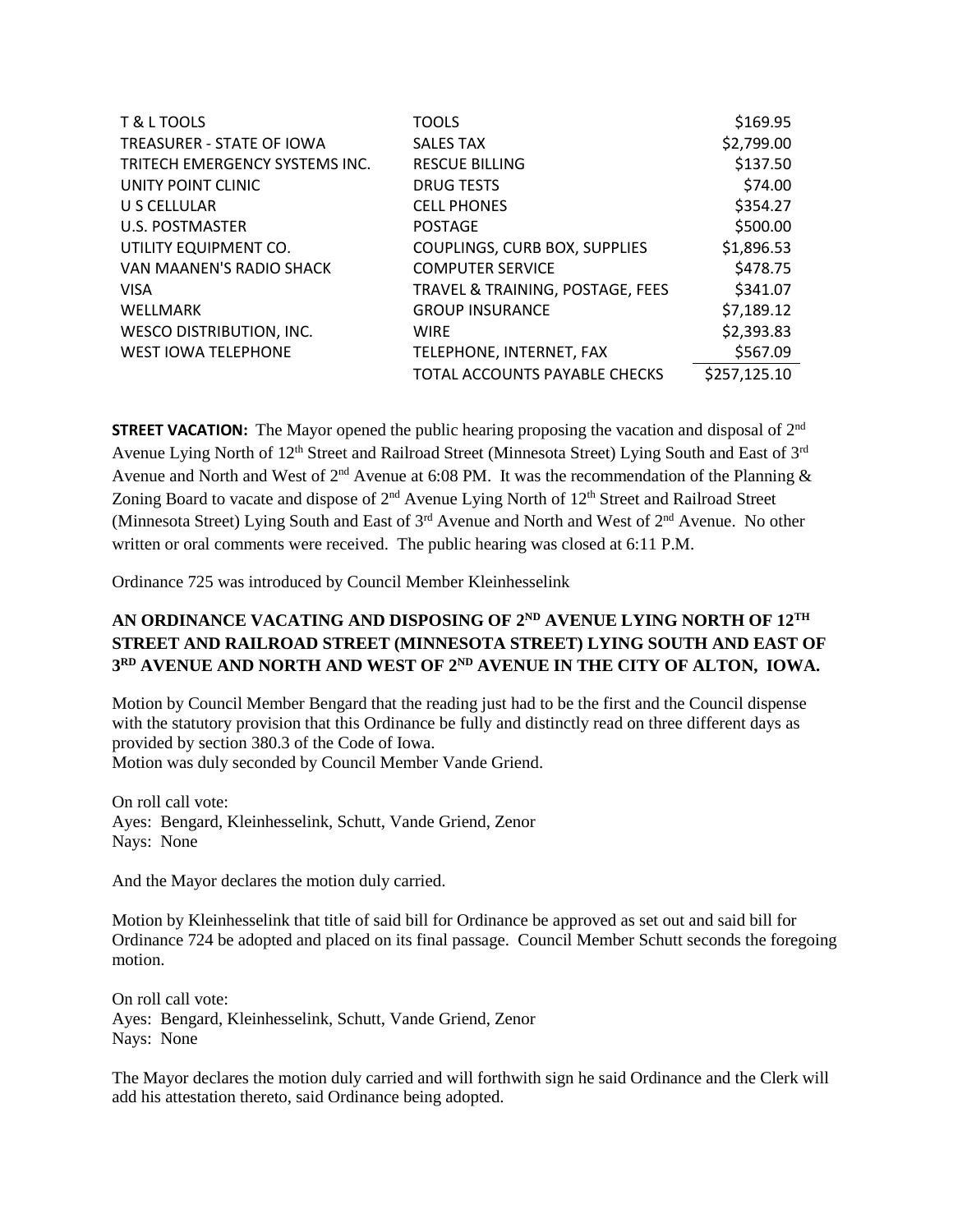**RESOLUTION 15-51 "RESOLUTION APPROVING THE VACATION AND DISPOSAL OF 2ND AVENUE LYING NORTH OF 12TH STREET AND RAILROAD STREET (MINNESOTA STREET) LYING SOUTH AND EAST OF 3RD AVENUE AND NORTH AND WEST OF 2ND AVENUE IN THE CITY OF ALTON, IOWA"** was introduced and moved for adoption by Council Member Schutt. Zenor seconded the motion to adopt.

On roll call vote: Ayes: Bengard, Kleinhesselink, Schutt, Vande Griend, Zenor Nays: None

Whereupon the Mayor declared the Resolution duly adopted.

#### **ANIMAL ORDINANCE:**

## **ORDINANCE 719 "AN ORDINANCE AMENDING THE CODE OF ORDINANCES OF THE CITY OF ALTON, IOWA, BY REPEALING TITLE III, CHAPTER 3, ARTICLE 10, IN ITS**

**ENTIRETY"** was introduced and moved for adoption by Council Member Schutt for the third and final time. Kleinhesselink seconded the motion. The Mayor put the question upon the motion, and the roll being called, the vote thereon was as follows:

On roll call vote: Ayes: Bengard, Kleinhesselink, Schutt, Vande Griend, Zenor Nays: None

The Mayor declares the motion duly carried and will forthwith sign he said Ordinance and the Clerk will add his attestation thereto, said Ordinance being adopted.

**LIQUOR LICENSE**: Double D submitted a request for renewal of their liquor license with outdoor service and Sunday sales.

Motion by Zenor and second by Schutt to approve the liquor license with outdoor service and Sunday sales for Double D. Ayes 5

#### **NWI AREA SOLID WASTE AGENCY**:

Motion by Bengard and second by Zenor to approve Mayor Minten's appointment of Oltmans as primary and Schutt as secondary representatives for the City to the NWI Area Solid Waste Agency. Ayes 5

**CAMBIER ADDITION:** Bruce Jellema submitted a request to the Council to terminate the minimum assessment agreement on Lots 21, 22, 23, 24, 25 in Cambier Addition. Jellema indicated his intention to sell the properties and that the minimum assessment hinders his ability to do so. The Council discussed the intention of the minimum assessment was to cover the costs of the utility infrastructure and the current taxable valuation will cover the accrued costs.

Motion by Bengard and second by Zenor to terminate the minimum assessment agreement on Lots 21, 22, 23, 24, 25 in Cambier Addition. Ayes 4 Abstain: Vande Griend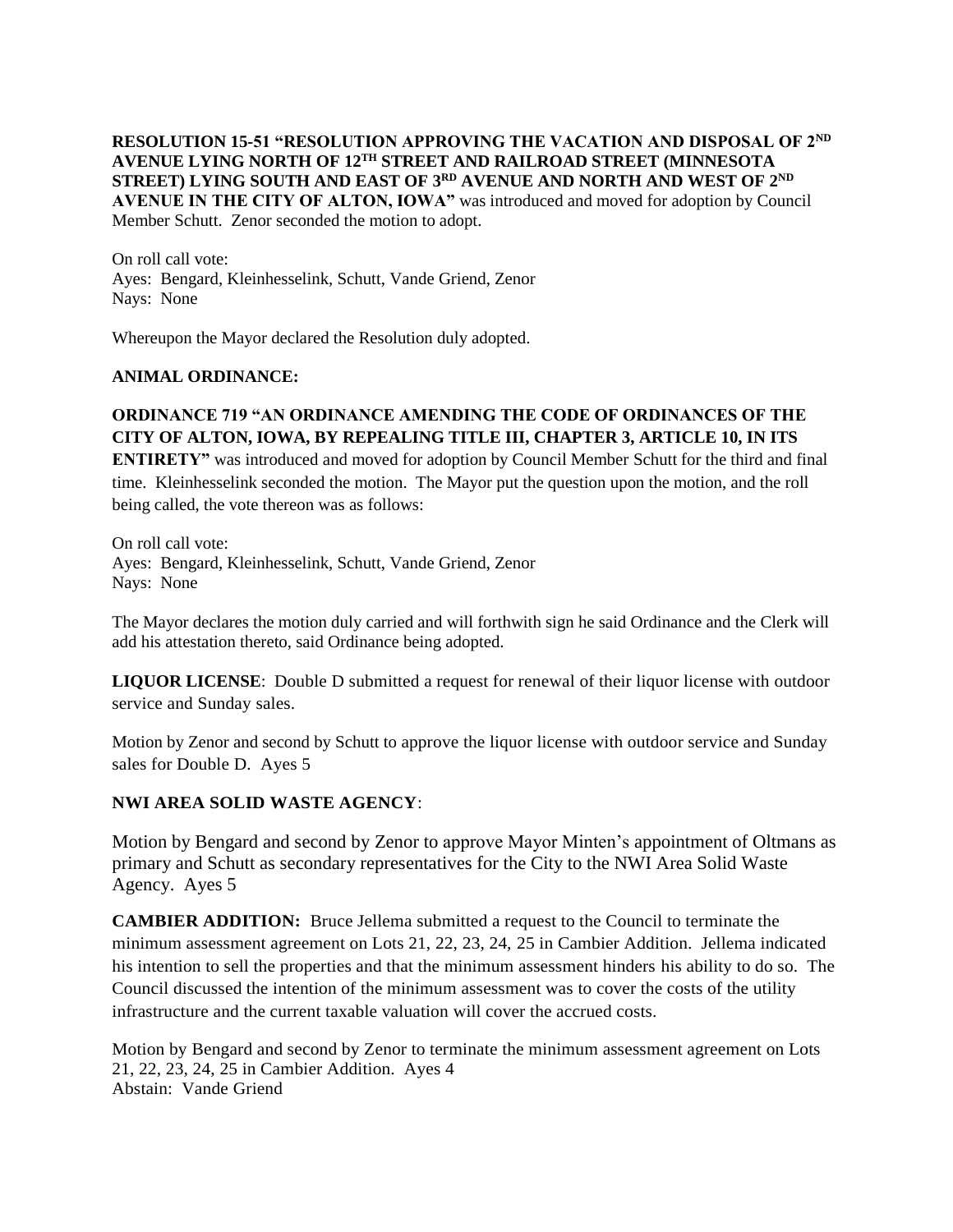**ANNUAL FINANCE REPORT:** Oltmans presented the Annual Finance Report for June 30, 2015 to the Council.

**2015 TIF DEBT CERTIFICATION:** Oltmans presented the Council with the Urban Renewal District 1 2015 Certification, Urban Renewal District 4 2015 Certification, Urban Renewal District FVM 2nd Add Phase 1 2015 Certification.

Motion by Schutt and second by Kleinhesselink to approve Urban Renewal District 1 2015 Certification, Urban Renewal District 4 2015 Certification, Urban Renewal District FVM 2<sup>nd</sup> Add Phase 1 2015 Certification. Ayes 5

#### **TRANSFER OF FUNDS:**

**RESOLUTION 15-52 "A RESOLUTION OF THE CITY COUNCIL OF ALTON, IOWA AUTHORIZING TRANSFER OF SURPLUS FUNDS FROM THE ALTON MUNICIPAL ELECTRIC UTILITY FUND TO THE CITY OF ALTON CAPITAL INDUSTRIAL DEVELOPMENT FUND"** was introduced and moved for adoption by Council Member Zenor. Schutt seconded the motion to adopt.

On roll call vote: Ayes: Bengard, Kleinhesselink, Schutt, Vande Griend, Zenor Nays: None

**RESOLUTION 15-53 "A RESOLUTION OF THE CITY COUNCIL OF ALTON, IOWA TRANSFERRING FUNDS FROM THE CAPITAL INDUSTRIAL PARK FUND TO THE ELECTRIC UTILITY FUND"** was introduced and moved for adoption by Council Member Kleinhesselink. Vande Griend seconded the motion to adopt. On roll call vote: Ayes: Bengard, Kleinhesselink, Schutt, Vande Griend, Zenor Nays: None

**RESOLUTION 15-54 "A RESOLUTION OF THE CITY COUNCIL OF ALTON, IOWA TRANSFERRING FUNDS FROM THE TIF FAIR VIEW MEADOWS 2ND ADDITION PHASE 1 HOUSING FUND FOR DEBT REPAYMENT"** was introduced and moved for adoption by Council Member Bengard. Schutt seconded the motion to adopt.

On roll call vote: Ayes: Bengard, Kleinhesselink, Schutt, Vande Griend, Zenor Nays: None

**RESOLUTION 15-55 "A RESOLUTION OF THE CITY COUNCIL OF ALTON, IOWA TRANSFERRING FUNDS FROM THE TIF FAIR VIEW MEADOWS 1ST ADDITION HOUSING FUND FOR DEBT REPAYMENT"** was introduced and moved for adoption by Council Member Bengard. Schutt seconded the motion to adopt.

On roll call vote: Ayes: Bengard, Kleinhesselink, Schutt, Vande Griend, Zenor Nays: None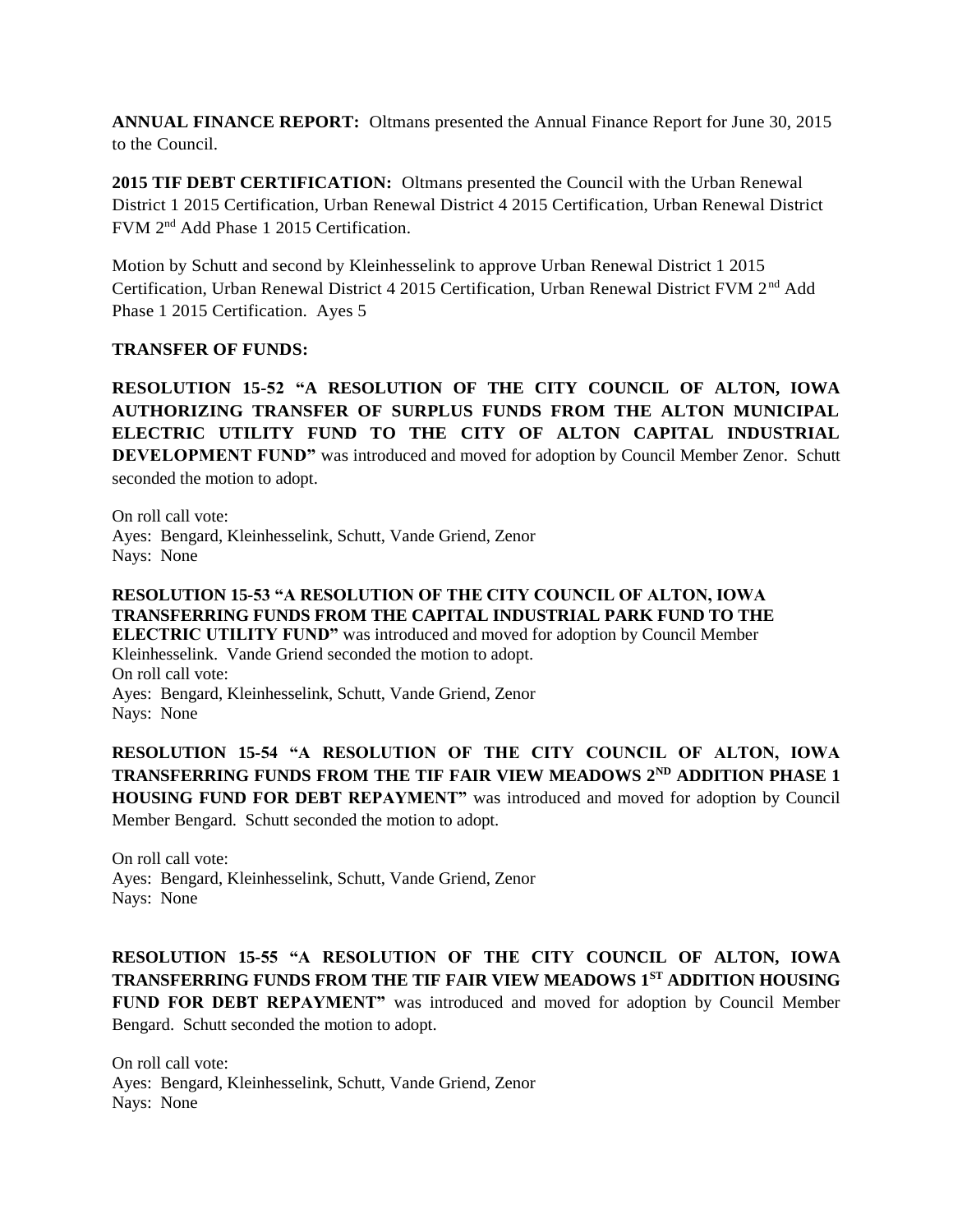### **RESOLUTION 15-56 "A RESOLUTION OF THE CITY COUNCIL OF ALTON, IOWA TRANSFERRING FUNDS FROM THE TIF INDUSTRIAL PARK FUND"** was introduced and moved for adoption by Council Member Bengard. Schutt seconded the motion to adopt.

On roll call vote: Ayes: Bengard, Kleinhesselink, Schutt, Vande Griend, Zenor Nays: None

#### **URBAN RENEWAL ANNUAL REPORT:** No action was taken

**AUDIT:** Oltmans presented the Council with a proposed contract from Williams & Co to perform the annual audit for the City of Alton for the next five years.

Motion by Schutt and second by Bengard to approve the contract from Williams & Co to perform the annual audit for the City of Alton for the next five years. Ayes 5

**CITY ATTORNEY:** City Attorney Brad De Jong submitted a new contract to the City. There were no changes from the current contract.

Motion by Zenor and second Kleinhesselink to approve new contract with City Attorney Brad De Jong. Ayes 5

**ZONING:** Oltmans presented the Council with the Zoning Official's contract. No changes were made from previous year's contract.

Motion by Bengard and second by Vande Griend to approve the Zoning Official's Contract. Ayes 5

**BUILDING LEASE:** Oltmans received the new building lease from Frank Van Es. The rate was raised \$25 per month. Council discussed other options for storage. No action was taken.

**CERTIFICATION:** Mayor Minten presented Stoos with a certificate from the Iowa Municipal Finance Officers Association awarding designation as an Iowa Certified Municipal Clerks. Mayor Minten also presented Oltmans with a certificate from the Iowa Municipal Finance Officers Association awarding recertification as an Iowa Certified Municipal Clerks.

**LIBRARY:** The Library Board hired a new employee for no more than 10 hours per week.

Motion by Bengard and second by Zenor to approve the payment of wages for Jennifer Wielenga at the Alton Public Library. Ayes 5

### **EMPLOYEE RECOGNITION DINNER:**

Motion by Kleinhesselink, second by Schutt that in the efforts of employees of the City of Alton, the Council would like to hold an employee recognition dinner on December 7, 2015 and give a gift of appreciation to be funded by the utilities. Ayes 5